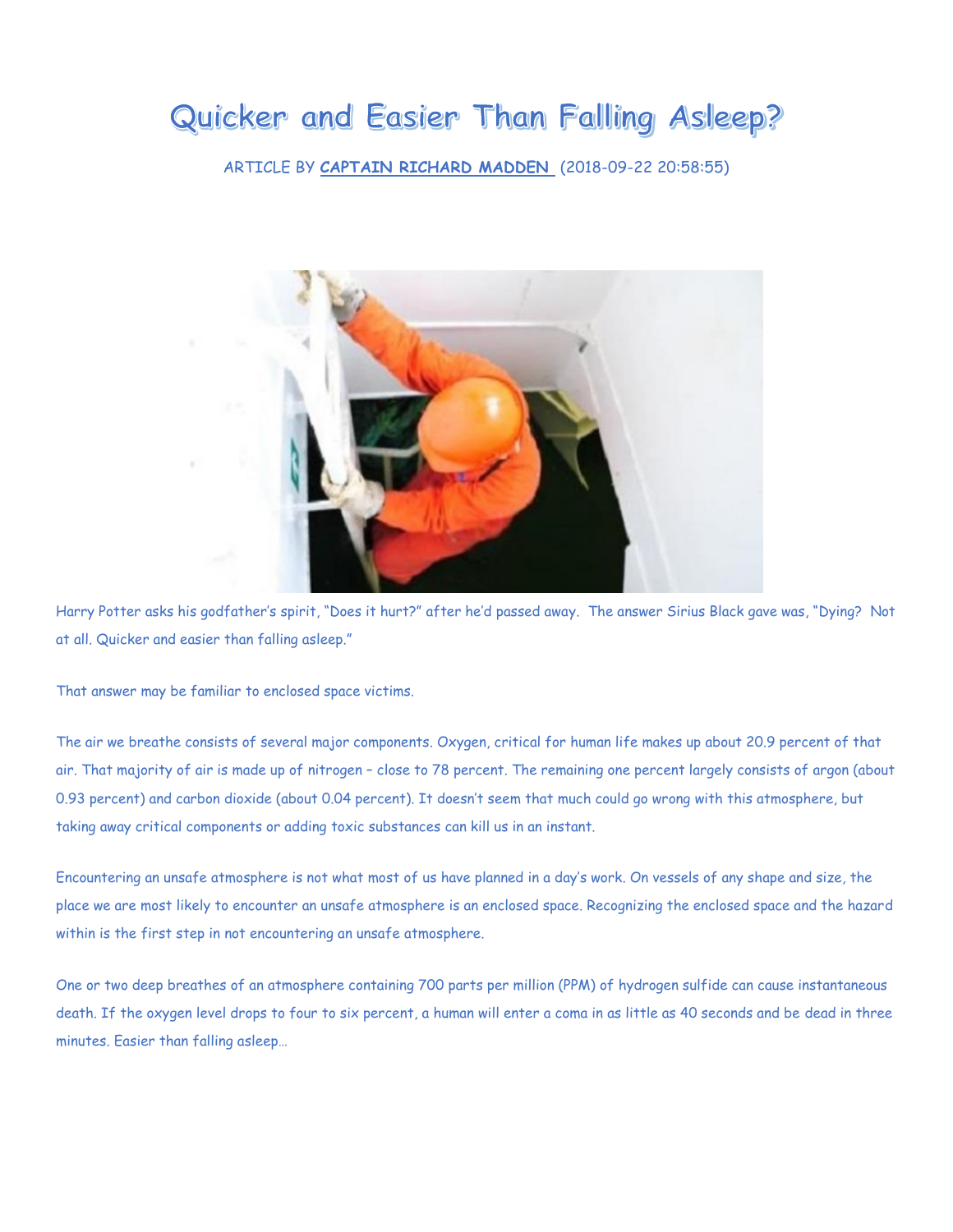|                    | Dangers of oxygen deficient atmospheres                                                  |
|--------------------|------------------------------------------------------------------------------------------|
| Oxygen content (%) | <b>Health Effects</b>                                                                    |
| 19.5               | Minimum acceptable oxygen level.                                                         |
| $12 - 15$          | Impaired attention and thinking.<br>Decreased ability to work strenuously.               |
|                    |                                                                                          |
| $15 - 19.5$        | Impaired coordination, perception and judgement.<br>Respiration increases.               |
| $10 - 12$          | Very poor judgement and coordination.<br>Respiration increases further.                  |
| $8 - 10$           | Mental confusion. Nausea and vomiting. Possible fainting.                                |
| $6 - 8$            | Eight minutes of exposure is fatal.<br>Recovery is possible up to 4 minutes of exposure. |
| < 6                | Coma in 40 seconds.                                                                      |

Recently, a surveyor from Gard P&I Club was portrayed in both a short movie and a written description of his enclosed space near miss. Having been called to survey a deck barge, the surveyor arrived on board to find the void spaces opened, so entered along with the superintendent. Starting to take pictures at the bottom of the space, the surveyor soon felt tired and decided to sit down briefly. Just how close he was to becoming a statistic soon became clear…

The Gard surveyor's recollection of the incident was of a relatively short time span, but the reality was that an ongoing rescue effort of close to a half hour had passed. The superintendent's quick recognition of the situation and thinking outside the box (he summoned a cylinder of oxygen which was released into the void space) prevented the surveyor from becoming that statistic.

But isn't this extreme? Wouldn't it take something extraordinary for the atmosphere on our ship to change so radically? Sadly, the answer is "No." It doesn't take much at all to change the atmosphere. For a void space that hasn't been opened in the past three years, all it takes is time and moisture for the steel to oxidize (rust), depleting oxygen levels to an unsafe level. For a cargo hold loaded with wood on the Isle of Man-flagged *Sally Ann C* in 2015, it was a mere three days without ventilation that depleted the oxygen level from 20.9 to 4.5 percent.

Unconsciousness and death was near-instantaneous for the chief mate and chief engineer on the *Sally Ann C*. The second mate was the "lucky" one having survived. He suffered lifelong injuries due to his prolonged time in an oxygen-deficient atmosphere. Easier than falling asleep…

The portable atmosphere testing instruments required under SOLAS regulation XI-1/7 are recommended to be capable of measuring and displaying four gas concentrations. They are oxygen, flammable gases or vapors (percent of LFL), carbon monoxide and hydrogen sulfide. These four gases or vapors constitute the most prevalent hazards onboard most vessels. The same portable atmosphere testing instruments are intended to be used by a competent person.

So, oxygen deficient or enriched atmospheres are dangerous, but what of the other gases or vapors that are detected by this multi-gas detector? Detecting flammable gases or vapors seems self-explanatory if one were on a tanker, but a bulker, container ship or ro-ro? A bulker under fumigation might have explosive and toxic phosphine gas present after undergoing the fumigation treatment to rid the cargo of or prevent pests. A ro-ro carries any type of cargo that can roll-on or roll-off. And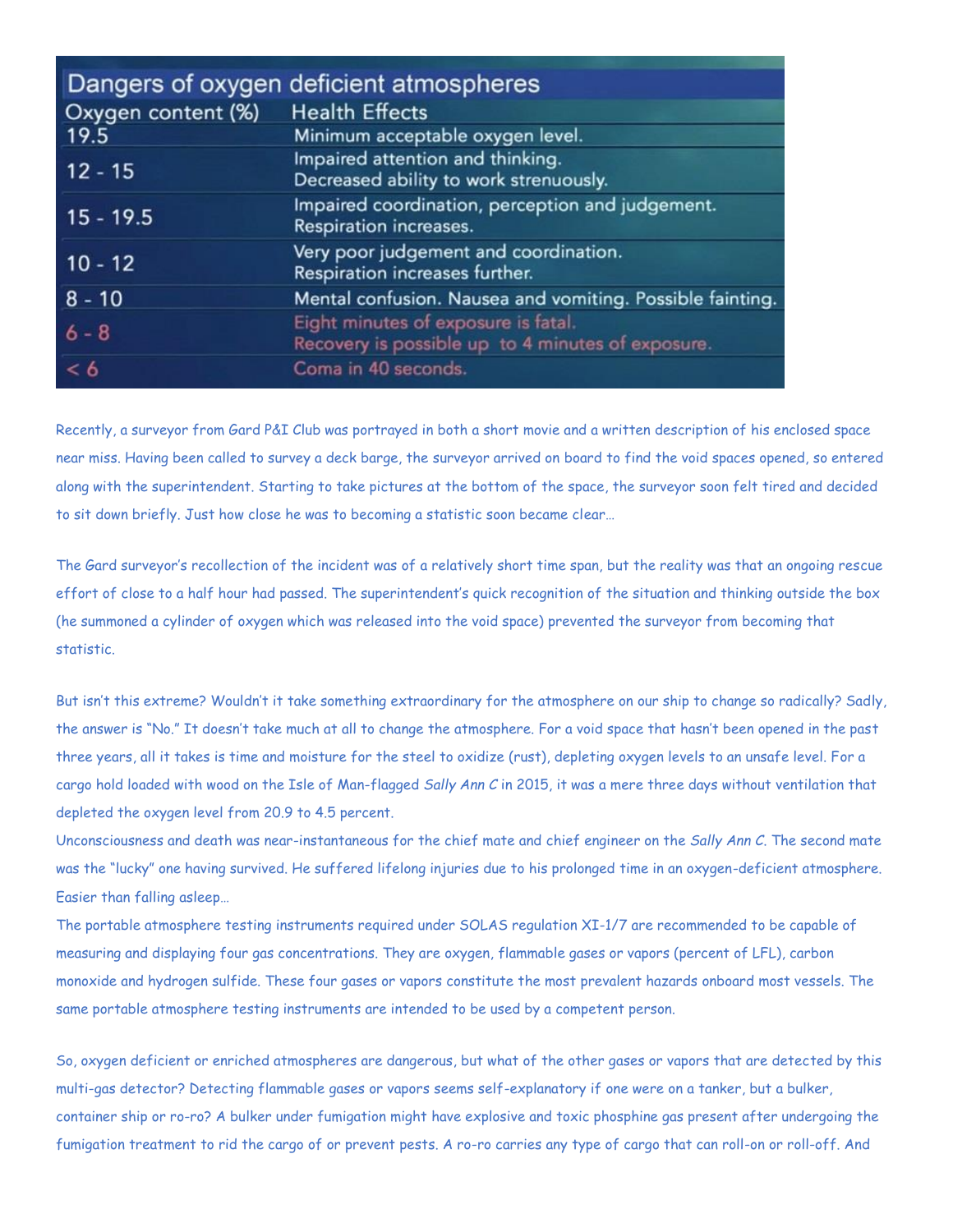containers? Who knows what is actually in them? The only time you have a good idea is when it's a refrigerated container or hazardous material.

The required four-gas meters will detect the most likely atmospheric hazards on board. Unfortunately, the more exotic or lower concentration gases may require the use of gas detection tubes specifically designed for them. Your vessel's safety management system should designate these and will likely also designate when they are required.

And what exactly is an enclosed or confined space?

According to the IMO, an enclosed space means a space which has any of the following characteristics:

1. limited openings for entry and exit;

2 inadequate ventilation; and

3 is not designed for continuous worker occupancy,

and includes, but is not limited to, cargo spaces, double bottoms, fuel tanks, ballast tanks, cargo pump-rooms, cargo compressor rooms, cofferdams, chain lockers, void spaces, duct keels, inter-barrier spaces, boilers, engine crankcases, engine scavenge air receivers, sewage tanks, and adjacent connected spaces.

On many vessels, when one speaks of enclosed spaces, most crew members envision tanks and voids. Unfortunately, they do not consider cargo spaces, f'ocsle storerooms or bow thruster spaces to be potentially hazardous. That is most unfortunate, as it's the blind eye that's turned to this hazard that often results in fatalities and injuries. Cargo holds of container vessels are an oft-overlooked hazard. As they contain a variety of cargo ranging from hazardous materials to reefer containers to who-knowswhat, the potential for containerized cargo to affect the atmosphere is always a possibility.

Who is responsible for training the vessel's crew – especially the "competent person?" Is it the captain? The company? The crewing agency? The answer, realistically, is all of them. But is anyone ensuring that that training is being undertaken? Or that the crew is retaining the training?

Recently, Marshall Island-flagged vessels had confined space entry incidents on a tanker and a bulk carrier. These incidents, which occurred within approximately 24 hours of each other, resulted in the deaths of three seafarers and two seafarers losing consciousness. A safety advisory pertaining was released and can be accessed below. In short, it advised vessel managers to review with their vessels:

• the dangers of improperly entering a confined space;

• how to recognize a confined space and examples of the different types of confined spaces a seafarer might encounter while performing their day-to-day shipboard tasks;

• that all seafarers, regardless of how junior or senior, must not enter a confined space without permission and then only in accordance with ship management's established procedure;

• who on-board is authorized to permit entry into a confined space; and

• that the best way for a seafarer to assist a fellow seafarer inside a confined space is to immediately raise the alarm so that an organized rescue can be conducted in accordance with ship management's established procedure.